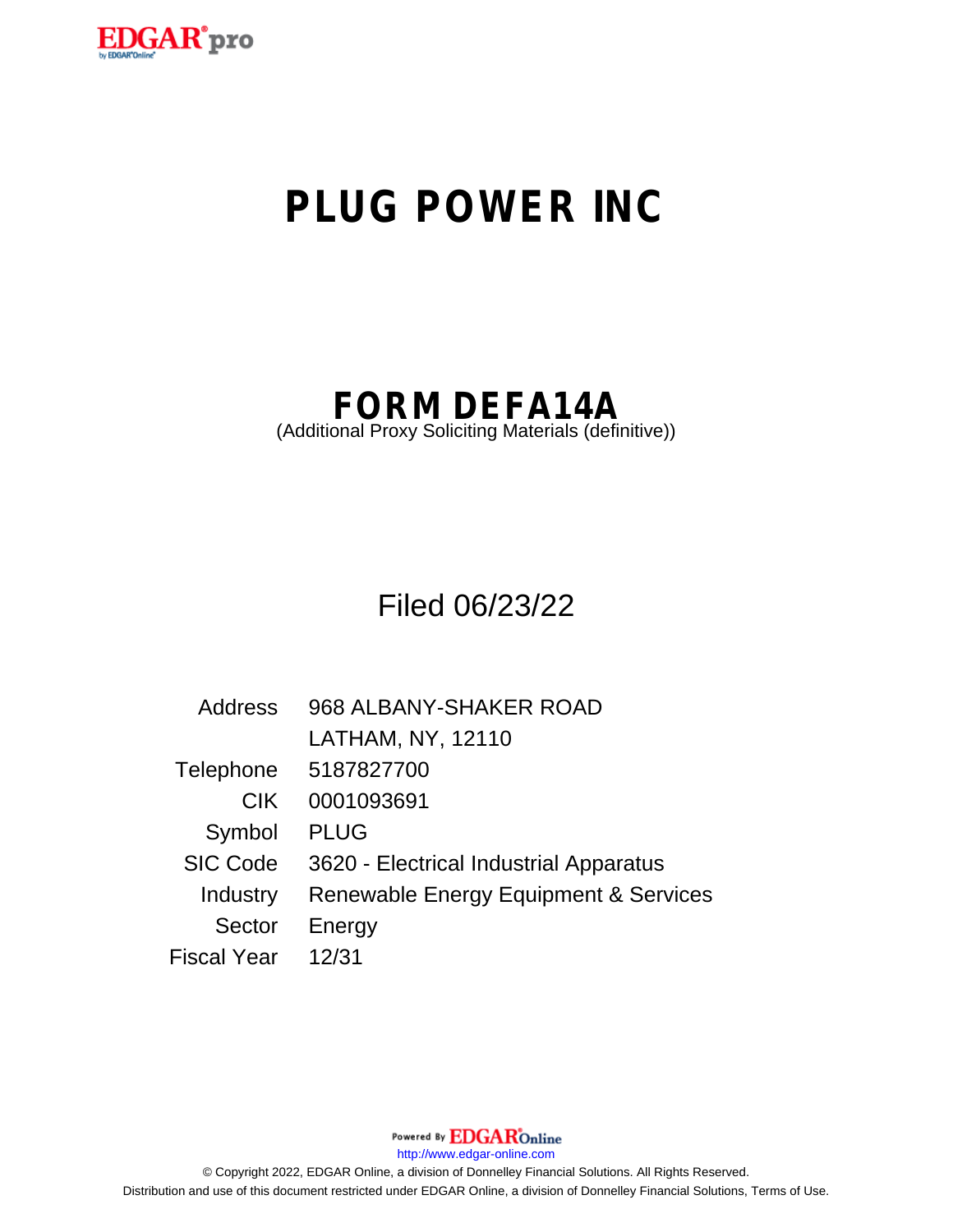## **UNITED STATES SECURITIES AND EXCHANGE COMMISSION**

WASHINGTON, D.C. 20549

### **SCHEDULE 14A**

Proxy Statement Pursuant to Section 14(a) of the **Securities Exchange Act of 1934** (Amendment No.)

Filed by the Registrant  $\boxtimes$ 

Filed by a party other than the Registrant  $\Box$ 

Check the appropriate box:

 $\Box$ Preliminary Proxy Statement

 $\Box$ Confidential, for Use of the Commission Only (as permitted by Rule 14a-6(e)(2))

 $\Box$ Definitive Proxy Statement

 $\boxtimes$ Definitive Additional Materials

 $\Box$ Soliciting Material under § 240.14a-12

## PLUG POWER INC.

(Name of Registrant as Specified In Its Charter)

 $N/A$ 

(Name of Person(s) Filing Proxy Statement, if other than the Registrant)

Payment of Filing Fee (Check all boxes that apply):

図 No fee required

 $\Box$ Fee paid previously with preliminary materials

 $\Box$ Fee computed on table in exhibit required by Item 25(b) per Exchange Act Rules 14a-6(i)(1) and 0-11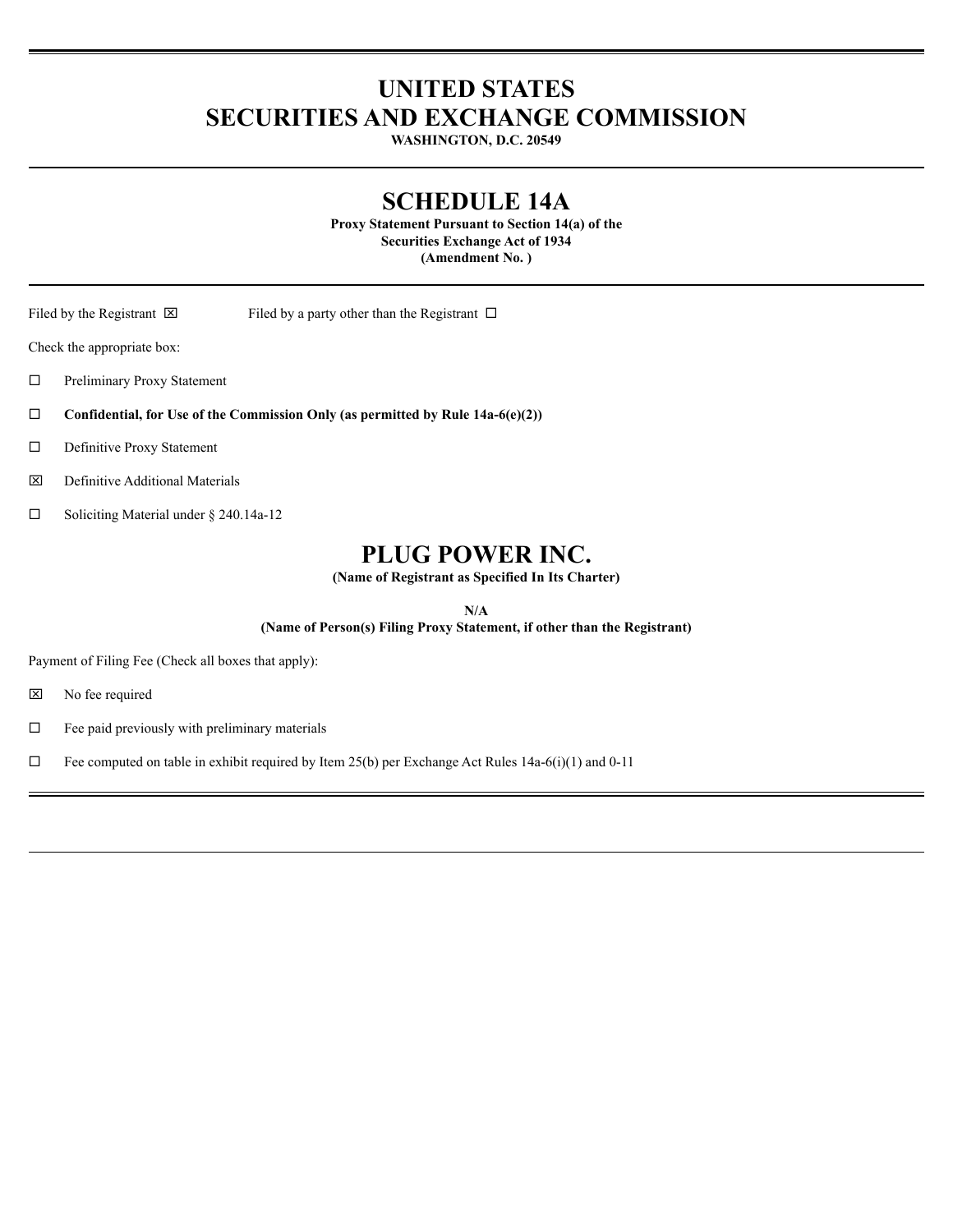

#### **PLUG POWER INC. 968 Albany Shaker Road Latham, NY 12110**

#### **SUPPLEMENT TO THE PROXY STATEMENT FOR THE ANNUAL MEETING OF STOCKHOLDERS TO BE HELD ON JUNE 30, 2022**

The following information is a supplement (this "Supplement") to the definitive proxy statement on Schedule 14A (the "Proxy Statement") filed by Plug Power Inc. ("Plug Power," "the Company," "we," "our" or us"), together with the Company's Notice of Internet Availability of its proxy materials, filed with the Securities and Exchange Commission (the "SEC") on May 2, 2022 in connection with the solicitation of proxies by the Board of Directors of the Company (the "Board") for use at the Annual Meeting of Stockholders of the Company to be held on Thursday, June 30, 2022, at 10:00 a.m. Eastern Time (the "Annual Meeting").

This Supplement is being filed with the SEC and is being made available to stockholders on or about June 23, 2022.

**THIS SUPPLEMENT SHOULD BE READ IN CONJUNCTION WITH THE PROXY STATEMENT.** All capitalized terms used in this Supplement and not otherwise defined herein have the meaning ascribed to them in the Proxy Statement.

Dear Fellow Stockholders,

You may have seen the recent analyses published by Institutional Shareholder Services ("ISS") and Glass Lewis ("GL") regarding Plug Power's executive compensation program for 2021. We appreciate the positive commentary regarding the robust performance and governance features of our 2021 long-term incentive ("LTI") awards and our responsiveness to stockholder feedback. However, the application of their say-on-pay proxy voting policy for U.S. public companies caused them to conclude that there was a pay and performance disconnect. We strongly disagree with this conclusion.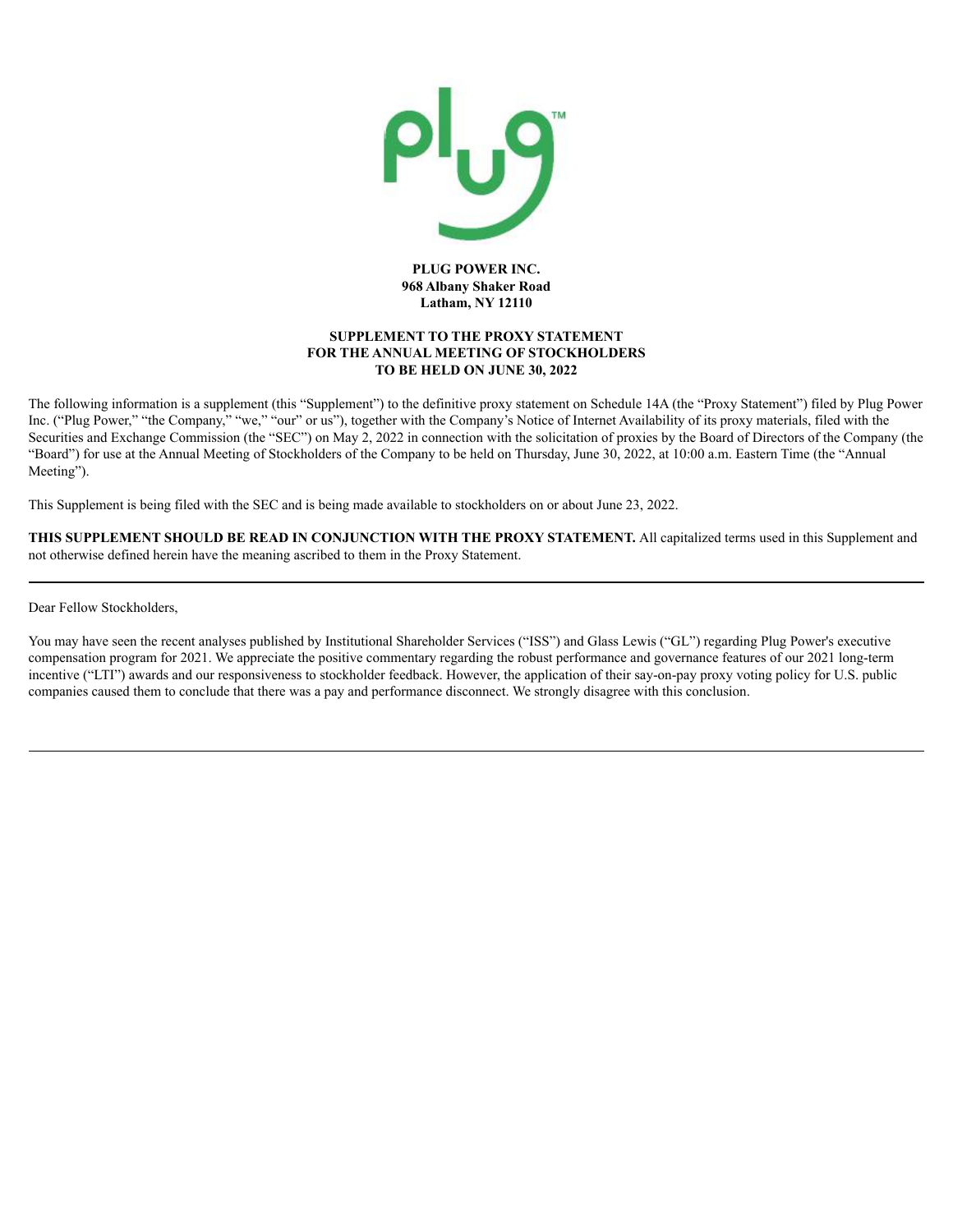#### 1. The Compensation Committee takes investor feedback very seriously and the 2021 LTI structure was designed to be responsive to input and suggestions received directly from investors (including our largest stockholders) during extensive stockholder outreach. The Compensation **Committee embraced the direct investor feedback and took dramatic action:**

- · 100% of the 2021 equity grants for the CEO and the CEO's direct reports (excluding new hires) are performance-based.
- · Our investors indicated a clear preference for the LTI award goals to be based on stock price performance in order to transparently and concretely align management's pay opportunity with their own investment return as holders of Plug Power stock.
- · Accordingly, the performance goals are based on rigorous stock price hurdles ranging from \$35/share to \$100/share, with the lowest hurdle requiring +30% stock price growth and the highest hurdle requiring +270% stock price growth, in each case above the closing price of our stock on the date of grant.
- If the \$100 stock price goal is achieved over the next three years, our CEO and the management team would have grown Plug Power from a \$15 billion company at the time of grant to a nearly \$60 billion company.
- The equity vehicle is in the form of performance-based stock options (rather than full value shares); this ensures further alignment with stockholder interests because the stock options, to the extent earned based on performance, are also subject to service vesting requirements and will have no value if the management team has not created sustained stock price growth over the long-term.
- The 2021 performance stock options are currently underwater, and this aligns with investor feedback that management's pay opportunity must directly correlate with their own investment return as holders of Plug Power stock.
- · The 2021 LTI awards reflect the Compensation Committee's responsiveness to direct investor feedback and are structured to carefully balance a highly motivational remunerative and retentive incentive opportunity with direct accountability for actual performance and delivery of stockholder value creation.
- 2. The proxy advisory firms' standardized say-on-pay voting policies evaluate the appropriateness of pay magnitude based on the calculated median pay of a select group of peer companies. However, a homogenized "median" approach is not appropriate for industry trailblazers like Plug Power, where the business opportunity and competitive landscape require a non-standard, non-traditional pay package to attract, retain and motivate **critical leadership talent through a transformative growth phase.**
	- We understand that proxy advisory firms need standardized voting policies in order to review thousands of say-on-pay proposals each year, and using a "median" pay approach enables a uniform benchmark for analysis.
	- In that regard, GL commented that "shareholders may be wary of the degree at which it appears total CEO pay and total NEO pay outpace the median of Glass Lewis peers" and ISS commented that the CEO's "target option grant value, by ISS's valuation, is almost six times higher than the median total CEO pay for the company's selected peers." The focus on median pay ignores two important considerations:
		- o First, Plug Power's stockholder value creation has significantly outperformed both the ISS peer group and the GL peer group; and
		- o Second, ISS and GL's pay magnitude analysis focuses on the absolute dollar amount of median peer pay and does not contextualize the amount to reflect pay riskiness. Stated differently, incentive pay opportunity is not equivalent across companies -- incentive pay that can be earned based on time-vesting has much lower pay risk for the executive than incentive pay that is 100% performance-based; additionally, incentive pay that is entirely in the form of stock options is inherently riskier than equivalent full-value awards. Thus, the median pay analysis is an "apples to oranges" comparison across companies.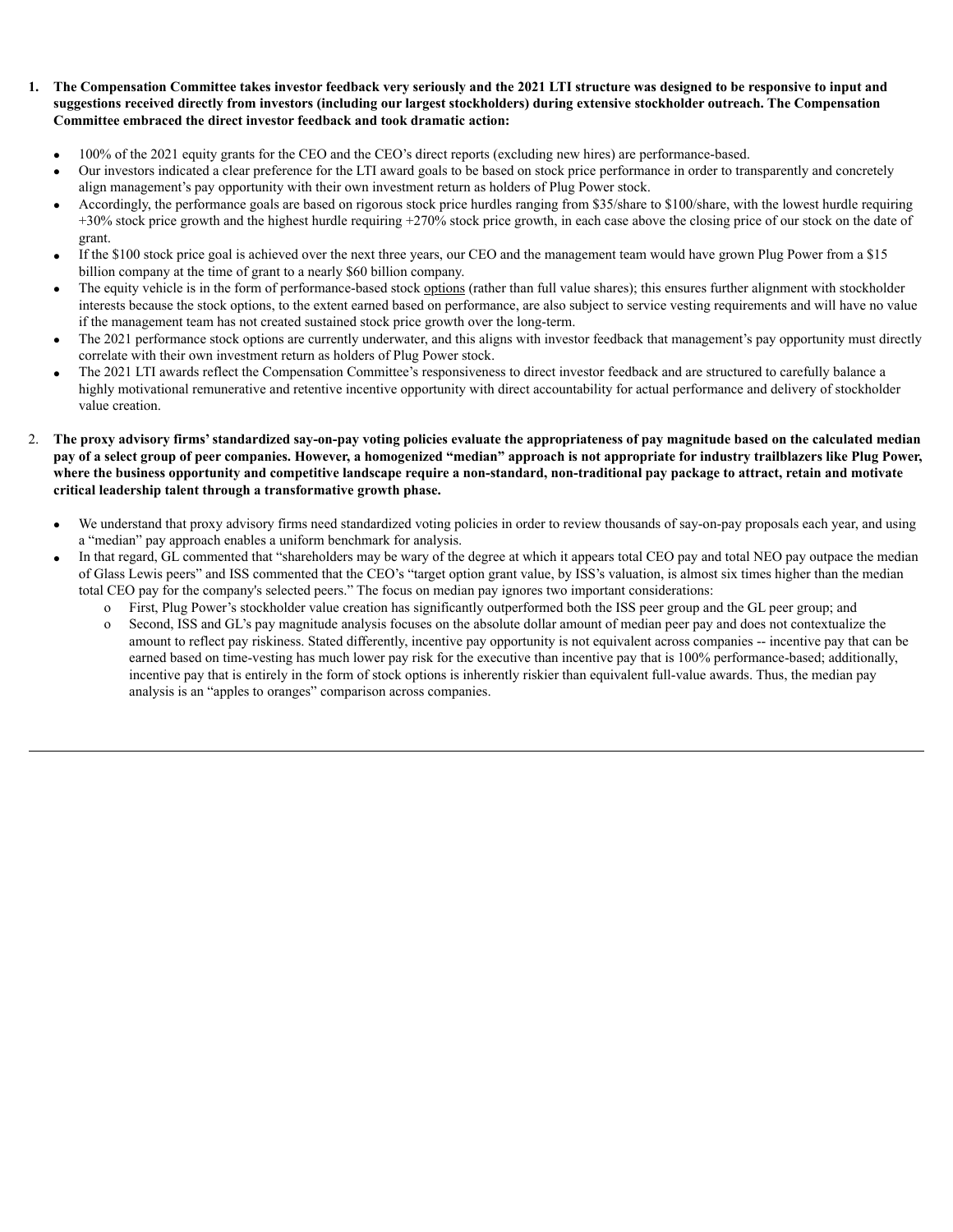- · A homogenized "median" approach is not appropriate for trailblazing and revolutionary companies like Plug Power, where the business opportunity and competitive landscape require a non-standard, non-traditional pay approach to attract, retain and motivate critical leadership talent through a transformative growth phase.
	- o Our talent competitors run the spectrum from market leading automotive and clean energy companies like Tesla, to deep pocketed legacy fossil fuel companies like BP and Saudi Aramco who are now embracing hydrogen, to the next generation of clean technology startups with the potential to become green unicorns.
	- o Our executives are prime recruitment targets for competitors, and we need to provide compensation packages that will deter easy recruiting: we need to make it costly for competitors to hire our executives and we need to create high opportunity costs for executives to leave.
	- o Against this competitive landscape, our goal is to maintain a pay-for-performance compensation structure that attracts and retains a best-inclass management team who can execute the Company's ambitious growth strategy and continue to create long-term stockholder value.
- · Our investors do not hold Plug Power stock in the expectation of "median" stock price performance.
	- o GL posits that they would prefer to see "steady and sustainable growth," which implies a preference for modest year-over-year incremental progress rather than a transformational growth trajectory. On the other hand, in the Company's direct conversations with investors (including its largest institutional stockholders), they shared the Company's excitement for the intensely competitive build out of the green hydrogen economy, an opportunity that Goldman Sachs has characterized as a \$10 trillion market, and acknowledged the significance of the Company's current first mover advantage in this nascent energy space. Aggressive engagement in this market is a driver to invest in Plug Power according to the investors with whom we spoke.
- · Accordingly, while a traditional median pay program may be suitable for companies that are targeting median performance, the Compensation Committee's intention was to create a non-traditional, outperformance plan to incentivize and reward exceptional performance for the benefit of Plug Power's stockholders as illustrated by the chart below\*.

| 9000% | -Plug Power Inc.                     |                                                       |                                  |
|-------|--------------------------------------|-------------------------------------------------------|----------------------------------|
| 8000% | -- Russell 3000 index<br>$-$ S&P 500 | \$100 Share Price<br>(~8,200% TSR)                    |                                  |
| 7000% | NASDAQ Clean Edge Green Energy Index |                                                       | Reguires Plug<br>to grow ~3.5x   |
| 6000% |                                      |                                                       | overthe<br>performance<br>period |
| 5000% |                                      | \$50 Share Price<br>$(-4.000\%$ TSR)                  |                                  |
| 4000% |                                      |                                                       |                                  |
| 3000% |                                      |                                                       |                                  |
| 2000% |                                      | Performance Stock Option<br>Target Growth (2022-2024) |                                  |
| 1000% |                                      |                                                       |                                  |
| 0%    |                                      |                                                       |                                  |

\* The stock price performance shown on the graph is not necessarily indicative of future price performance.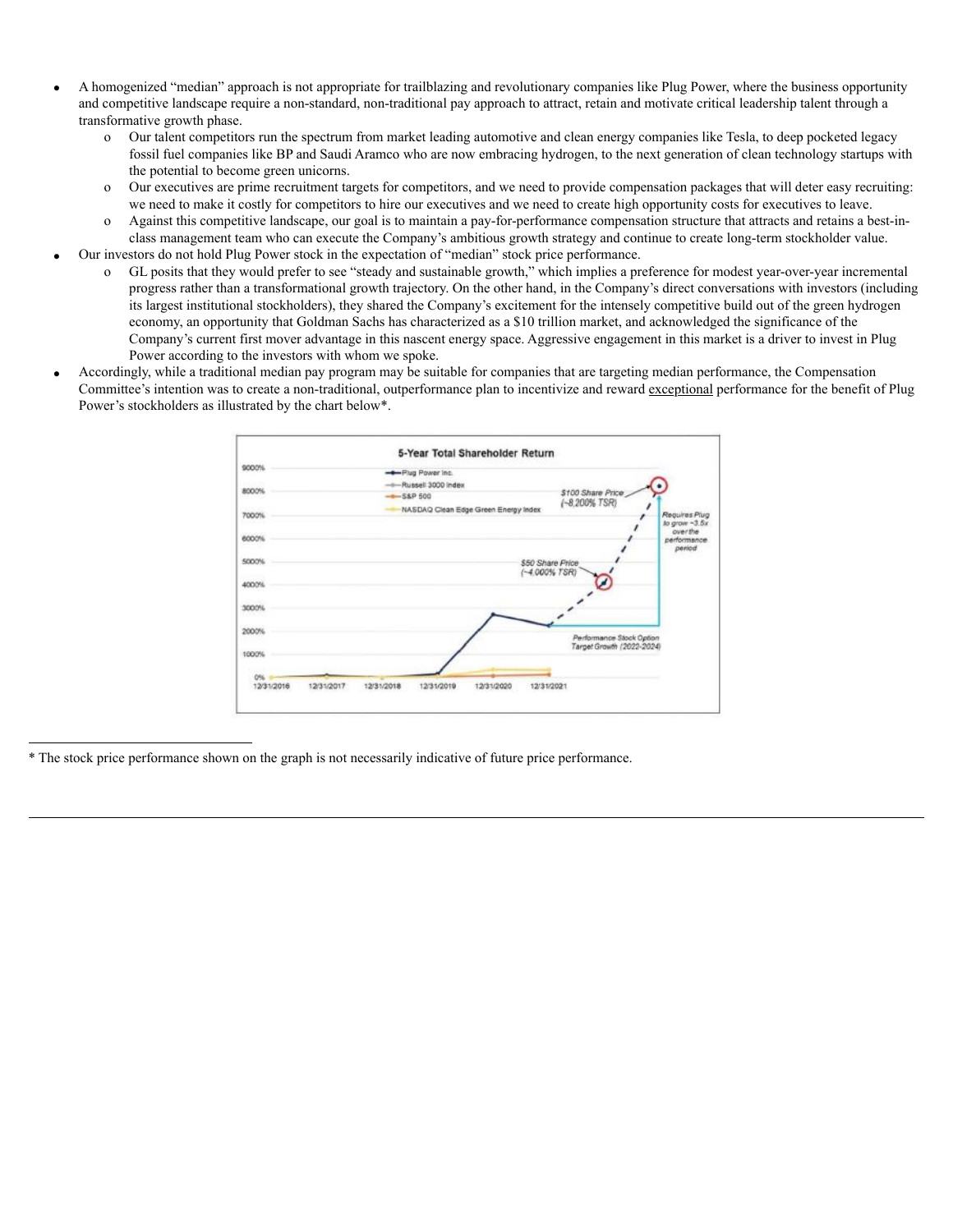- · The Compensation Committee did not use a prescribed formula for setting the size of the performance stock option grants to the CEO and the other management team participants. For the reasons described above, the Compensation Committee recognized that the size of the awards needed to be substantial given the 100% at-risk nature of the awards (i.e., there is no protective compensation "safety net" in the form of traditional time-based awards) and the aggressive stock price performance targets in order to be motivational and retentive. The Compensation Committee used its collective judgment to size the performance stock option grants for the CEO and the other management team participants at levels that it believed would be motivational and retentive and, most importantly, pay for actual performance delivery and value creation.
- 3. Under the proxy advisory firms' standardized voting policies, the pay-for-performance analysis looks backward to the completed fiscal year. This creates another anomaly in their pay-for-performance analysis because Plug Power's 2021 performance stock option awards are entirely forwardlooking, based on future stock price growth. At the time of grant and at present, the intrinsic value of the awards is zero. There is no pay and performance misalignment because the pay opportunity is fully aligned with our stockholders' future investment return as holders of Plug Power **stock.**
	- · Unlike base salary, annual cash bonus and traditional long-term incentive grants, which recognize and reward completed year performance, the design of the 2021 performance stock options is entirely forward-looking and remains subject to the risk of zero payout.
	- While the Compensation Committee could have adopted an LTI program with financial and strategic metrics and goals, our investors indicated a strong preference for the long-term incentive goals based on stock price performance in order to transparently and concretely align management's pay opportunity with their own investment return as holders of Plug Power stock.
	- The Compensation Committee structured the 2021 LTI awards to be:
		- o Flexible enough to accommodate a dynamic business environment,
		- o Rigorous enough to promote management accountability,
		- o Simple enough to communicate and understand (for both executives and investors), and
		- o Fully aligned with the interests of our stockholders.
	- Equally, the Compensation Committee recognized that the size of the awards needed to be substantial (i) given the 100% performance-based nature (i.e., there is no protective compensation "safety net" in the form of traditional time-based awards), and (ii) to address the competitive landscape where we face the risk of losing executives to talent competitors that run the spectrum from market leading automotive and clean energy companies like Tesla, to deep pocketed legacy fossil fuel companies who are now embracing hydrogen like BP and Saudi Aramco, to the next generation of clean technology startups with the potential to become green unicorns.
	- At the time of grant and at present, the intrinsic value of the 2021 LTI awards is zero. For our investors, there is no pay and performance misalignment because the pay opportunity is fully aligned with their investment return as holders of Plug Power stock.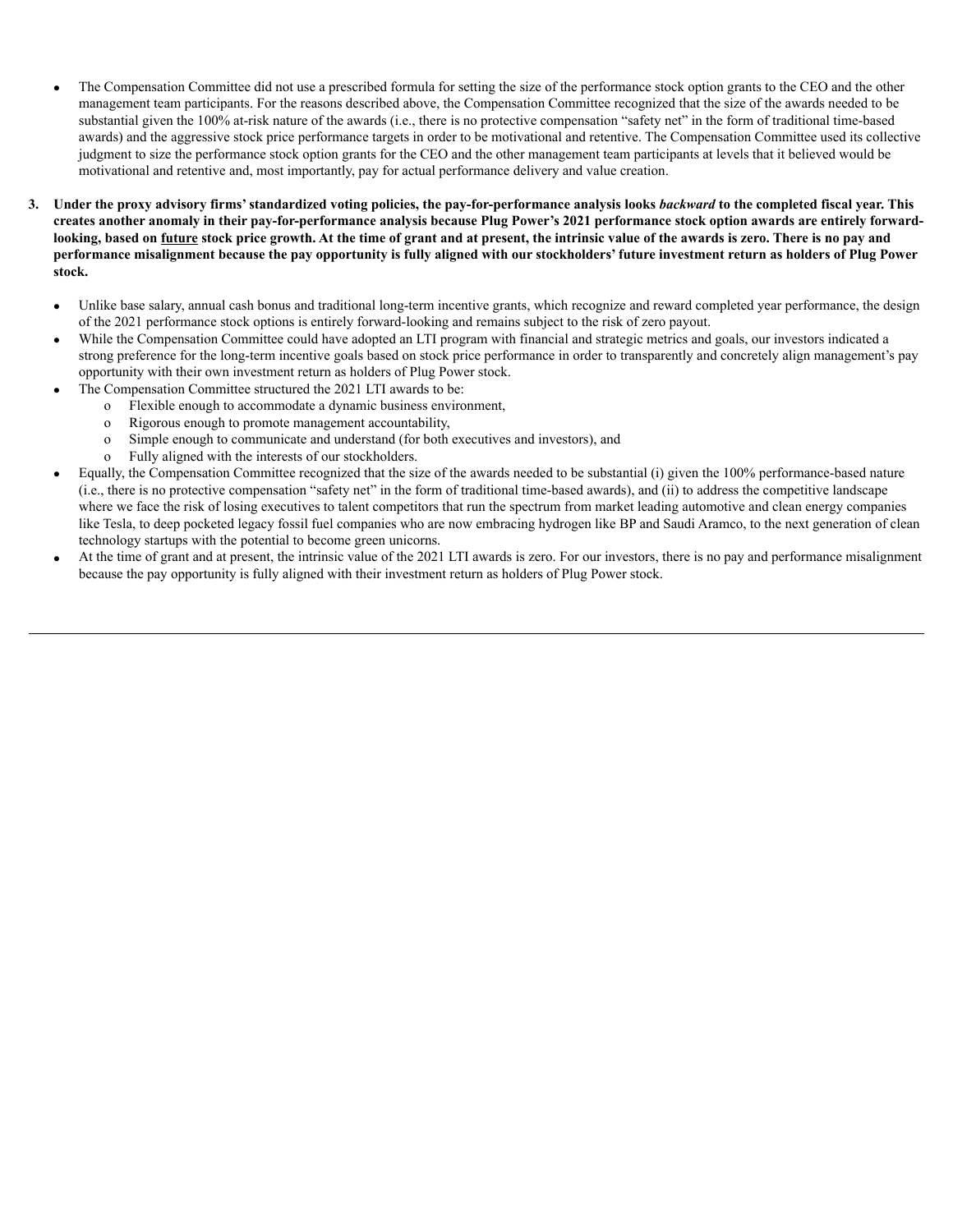- 4. To address ISS's commentary regarding new hire equity grants to one of our newly hired NEOs, Mr. Hoefelmann, we provide additional **information below.**
	- · Mr. Hoefelmann was a critical hire for us in 2021 and serves as General Manager of Electolyzers. Prior to joining Plug Power, he worked in the global hydrogen industry for 30 years at Air Liquide.
	- In connection with his hire, Mr. Hoefelmann received an option to purchase 250,000 shares of common stock and 250,000 shares of restricted stock in January 2021, which vest in equal annual installments over three years. These awards were intended to buyout forfeited equity awards with his prior employer and to induce Mr. Hoefelmann to accept our offer of employment; however, due to the volatility in our stock price, we could not conduct a precise calculation of buyout value of forfeited equity and the overall new hire package represented a good-faith negotiated outcome.
	- · Mr. Hoefelmann's stock option was granted at an exercise price of \$43.81 per share and is currently entirely underwater. The realizable value of Mr. Hoefelmann's new hire awards as of fiscal year end was approximately \$7 million (vs. the grant date fair value of approximately \$18 million.)
	- · Mr. Hoefelmann was not eligible for any additional annual equity grants in 2021.

We hope the above discussion is helpful to your evaluation of our 2021 executive compensation program. For additional context, the "Message from Our Compensation Committee" included in the Proxy Statement is appended to this letter.

#### Your support is important, and we are asking for your vote in support of our Say-on-Pay proposal this year, as well as your support on all the other **proxy ballot items.**

We appreciate the trust our stockholders have placed in Plug Power and we welcome any questions or concerns that you would like to share with us before making your voting decision this year.

Thank you again for your investment in Plug Power.

Sincerely, The Plug Power Compensation Committee Gary K. Willis (Compensation Committee Chair) George C. McNamee Johannes M. Roth

[See Attachment – A Message from Our Compensation Committee]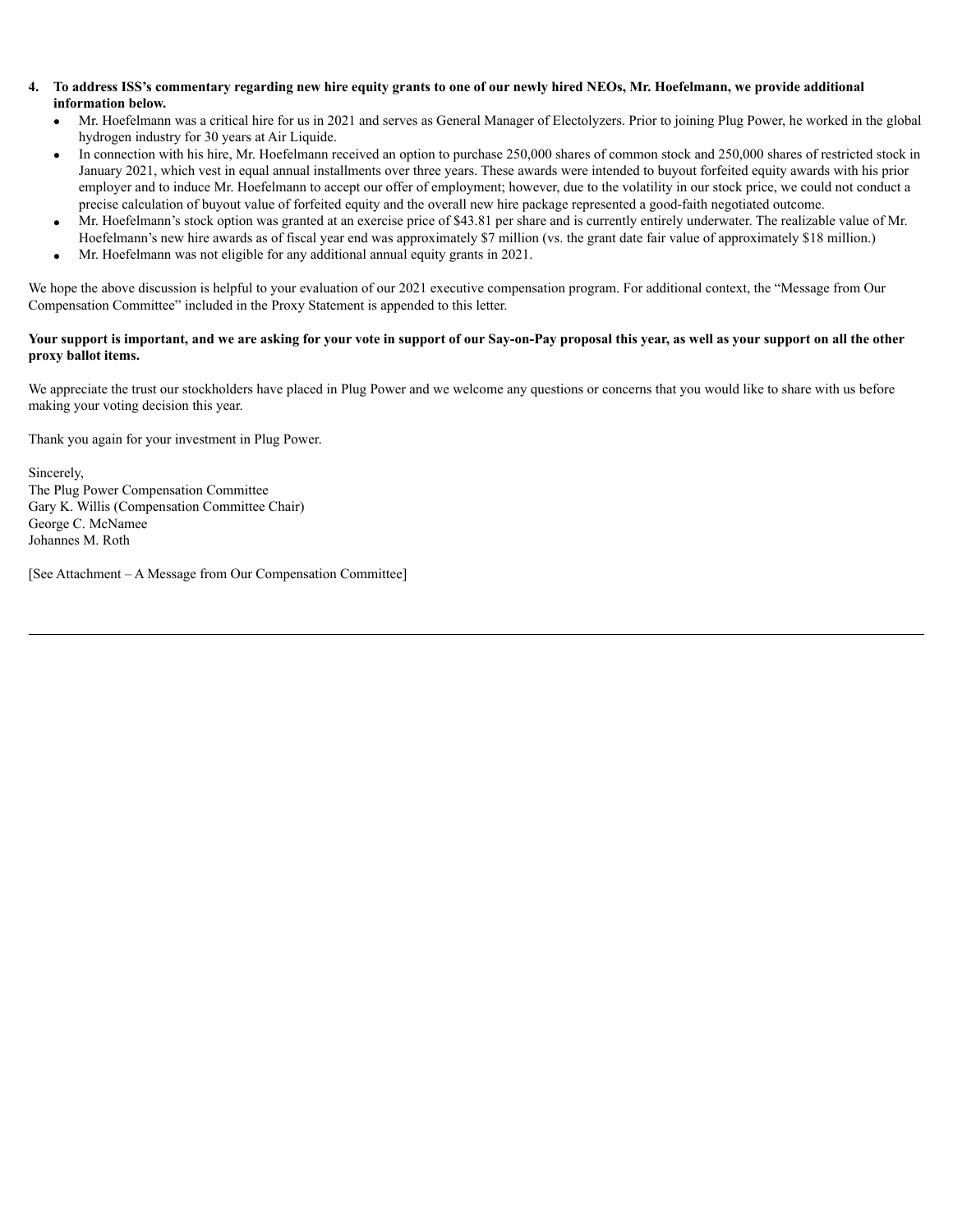#### **A Message From Our Compensation Committee**

#### Dear Fellow Stockholder:

Plug Power is proud to be part of your portfolio and, on behalf of the entire Company, we thank you for trusting and investing in our vision and mission. Our continued growth and success has translated into more than 2000% total stockholder return over the past five fiscal years and we are pleased that our management team, under the leadership of our Chief Executive Officer Andrew J. Marsh, has created substantial value for our stockholders. Today, we are uniquely positioned at the transformative intersection of stakeholder capitalism, sustainability and energy security, in a potential \$10 trillion market opportunity.

#### "Every company and every industry will be transformed by the transition to a net zero world. The question is, will you lead, or will you be led?" - 2022 Annual Letter to Chief Executive Officers by Larry Fink, Chief Executive Officer, BlackRock

For Plug Power, the answer is simple: We are leaders in the transition to a net zero world. We understand that green hydrogen is integral to addressing climate change in both the short and long term. Indeed, decarbonization is our very mission. Equally, disruptions to the global energy system stemming from the tragic recent geopolitical events have highlighted the urgent need for access to secure and reliable alternative energy sources as a matter of global security.

As members of the Compensation Committee, we are responsible for the design and oversight of an executive compensation program that will attract, retain and incentivize the highest caliber talent to lead Plug Power. We operate in a highly specialized technology area — the core of our business is the hydrogen molecule and, as a hydrogen supply chain company, we must attract and retain engineers, scientists, innovators and business leaders who have the passion and expertise to run our business. Our management team and our employees are our most valuable resource and retaining them is essential for our ongoing success. Our talent competitors run the spectrum from market leading automotive and clean energy companies like Tesla, to deep pocketed legacy fossil fuel companies who are now embracing hydrogen, to the next generation of clean technology startups with the potential to become green unicorns. Against this competitive landscape, our goal is to maintain a pay-for-performance compensation structure that attracts and retains a best-in-class management team who can execute the Company's ambitious growth strategy and continue to create long-term stockholder value.

At our 2021 Annual Meeting of Stockholders, only 53.4% of votes were cast in favor of the advisory resolution to approve our 2021 executive compensation program, commonly referred to as "Say-on-Pay." We were disappointed in this outcome and, in response, commenced a comprehensive review of our executive compensation practices to better understand investor perspectives. Through our broad outreach, we learned that there were two principal issues that contributed to the poor Say-on-Pay outcome:

- First, investors were generally not supportive of the COVID-19 related discretionary annual bonus payment; and
- Second, investors were expecting a more performance-based long-term equity program for our executive officers.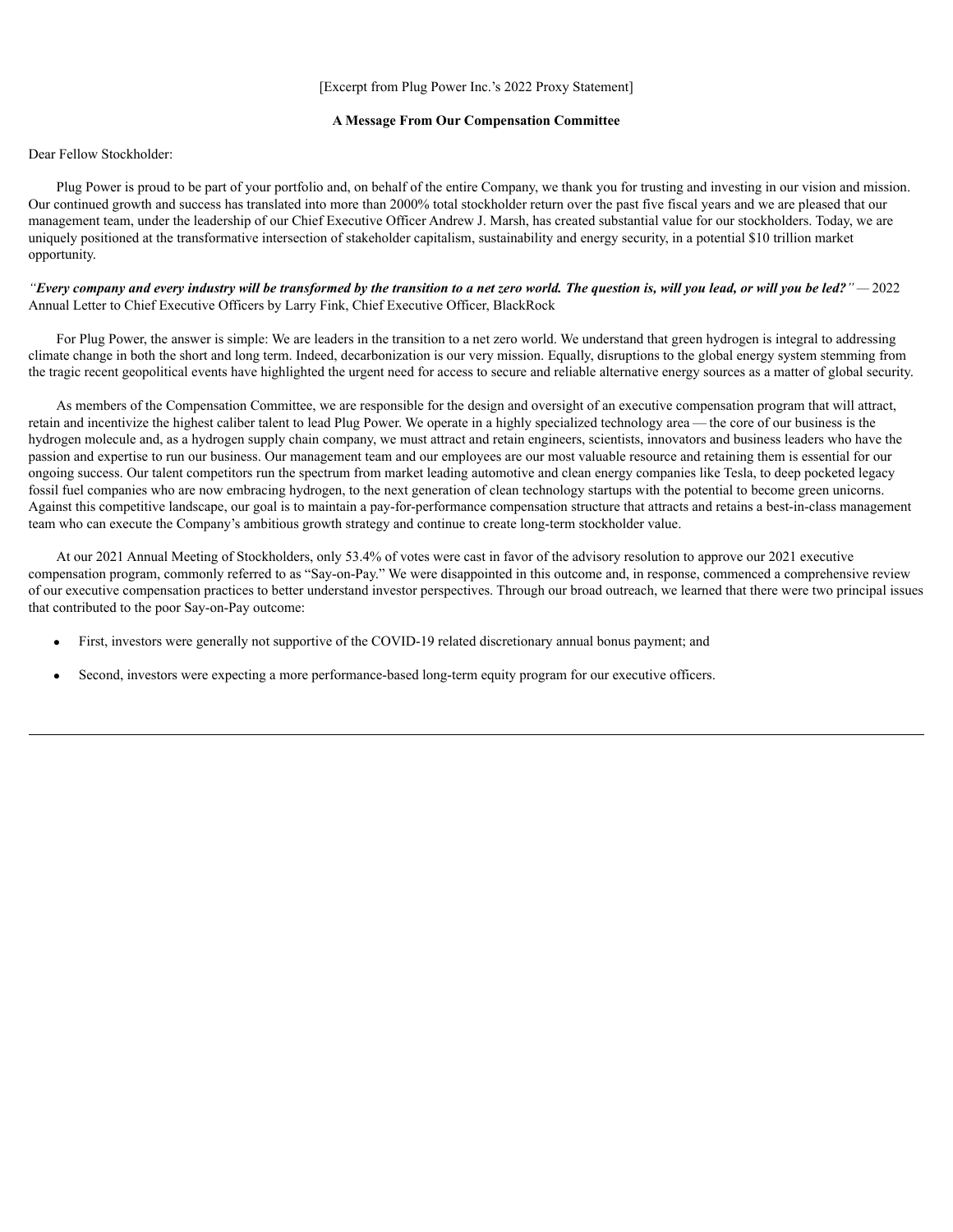We take our investor feedback very seriously and, in response to the feedback we received from investors during our outreach, we implemented changes to our compensation program. In response to the first item above, we respect our investors' perspective on last year's discretionary bonus payment and, accordingly, did not exercise any positive discretion with respect to the Fiscal 2021 annual cash bonus. In response to the second item above, we have entirely restructured our 2021 long-term equity incentive program to align with the Company's value creation goal and pay-for-performance philosophy. As a result, the 2021 long-term incentive ("LTI") equity award mix for the Chief Executive Officer and each of the Chief Executive Officer's direct reports (excluding new executives hired during the year) is 100% performance-based and entirely aligned with creating long-term value for our stockholders:



We recognize that the 2021 annual LTI program is unconventional, but we firmly believe that it is imperative to meet this transformational moment in Plug Power's journey with a bold incentive design. In establishing the 2021 LTI program, the Compensation Committee carefully considered the following:

- · **Criticality of the Chief Executive Officer**. It is not an overstatement to say that our CEO is the recognized industry leader in green hydrogen. Mr. Marsh had the vision and execution to create the first viable market for hydrogen fuel cells, which established the foundation for Plug Power to build a green hydrogen ecosystem. As we enter the next phase of our growth, retaining Mr. Marsh is absolutely critical.
- · **Criticality of the Management Team**. Our CEO must be supported by a high performing management team. The management team's proven track record for execution, combined with their collaboration, cohesion and teamwork, are essential for our ongoing success. As noted earlier, our management team can be recruited by traditional and non-traditional talent competitors and retaining them is critical as we enter the next phase.
- Size of Award. The Compensation Committee did not use a prescribed formula for setting the size of the performance stock option grants to the CEO and the other management team participants. The Compensation Committee recognized that the size of the award needed to be substantial given the 100% performance-based nature (i.e., there is no protective compensation "safety net" in the form of traditional time-based awards) in order to be motivational and retentive. Accordingly, the Compensation Committee used its collective judgment to size the performance stock option grants for the CEO and the other management team participants at levels that it believed would be motivational and retentive and, most importantly, pay for actual performance delivery and value creation.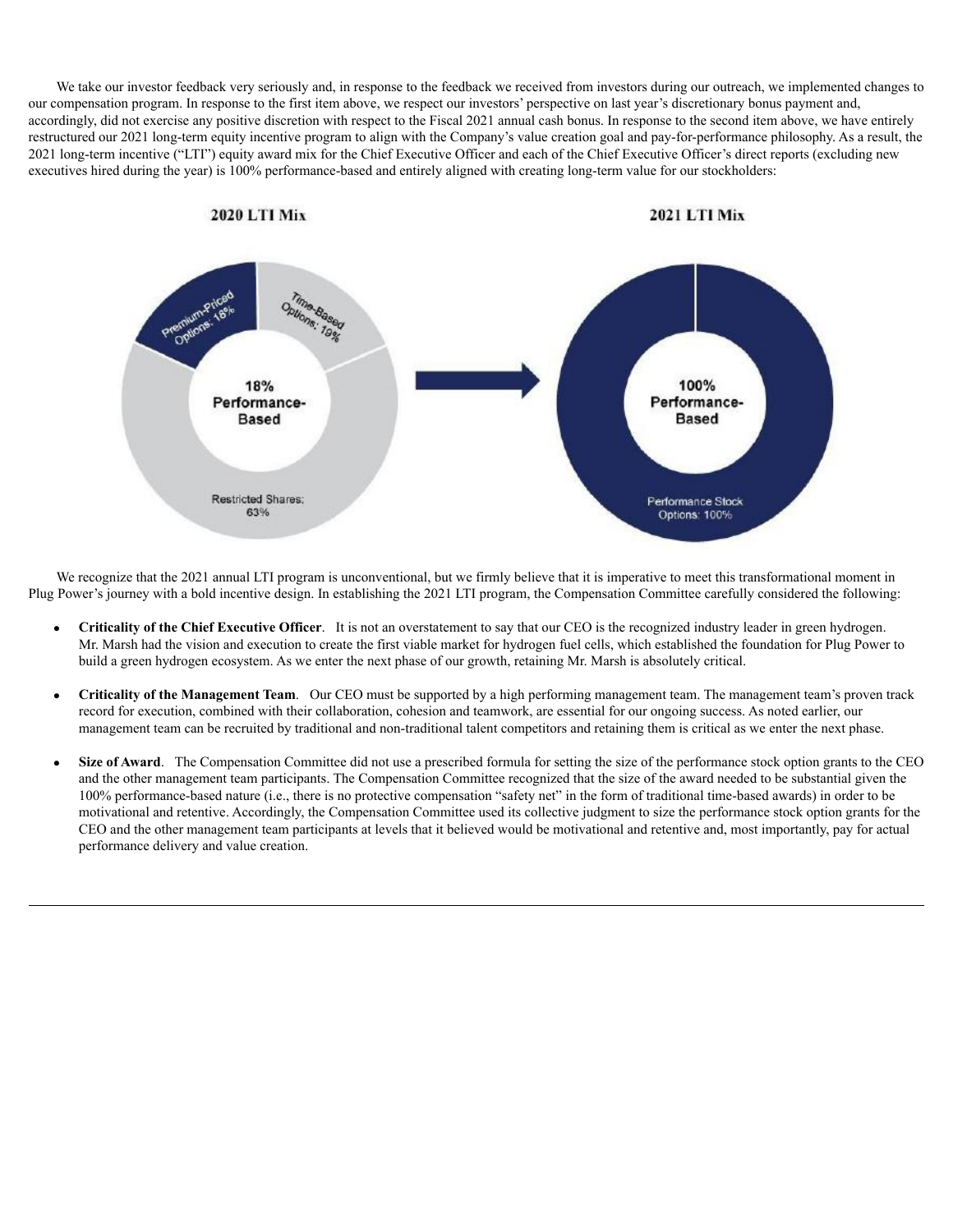A word about the reported value in the Summary Compensation Table: Under SEC rules, the Summary Compensation Table which follows the Compensation Discussion and Analysis is required to specify an accounting expense value for the performance stock option grant. We recognize that the reported stock option values are large in comparison to last year, as well as in comparison to overall executive compensation levels at peer companies. However, we urge stockholders to review the reported Summary Compensation Table value holistically — specifically, the 100% performance orientation of the award, the competitive alternative energy talent landscape, and the criticality of the CEO and the management team at this inflection point for the Company. As noted above, Plug Power is at the transformative intersection of stakeholder capitalism, sustainability and energy security; this is a once in a generation market opportunity and we believe that a "normal" incentive program for the leadership team would have proven insufficient, and the resulting leadership attrition in our highly specialized field would have been detrimental to the Company's ability to successfully execute its growth strategy.

- · **Aligned with Value Creation**. The Company's three year goal is to achieve a stock price of \$100/share (or more) by 2024 and the price-vesting hurdles are intended to drive that performance. To achieve this goal, our CEO and the management team would have to more than triple Plug Power's market cap to grow Plug Power to an almost \$60 billion company over the next three-year period (see graphic below).
- · **Type of Award**. The award is entirely in the form of performance-based stock options; it has no value if the management team does not create value for our stockholders. Please note that the stock options have a per share exercise price of \$26.92 and, as of April 29, 2022 (the last business day before the record date), were all underwater with zero intrinsic value.
- · **Governance Best Practices**. The award is subject to (1) clawback, (2) "double-trigger" treatment in the event of change of control, (3) restrictive covenants, and (4) forfeiture in the event of a termination for cause.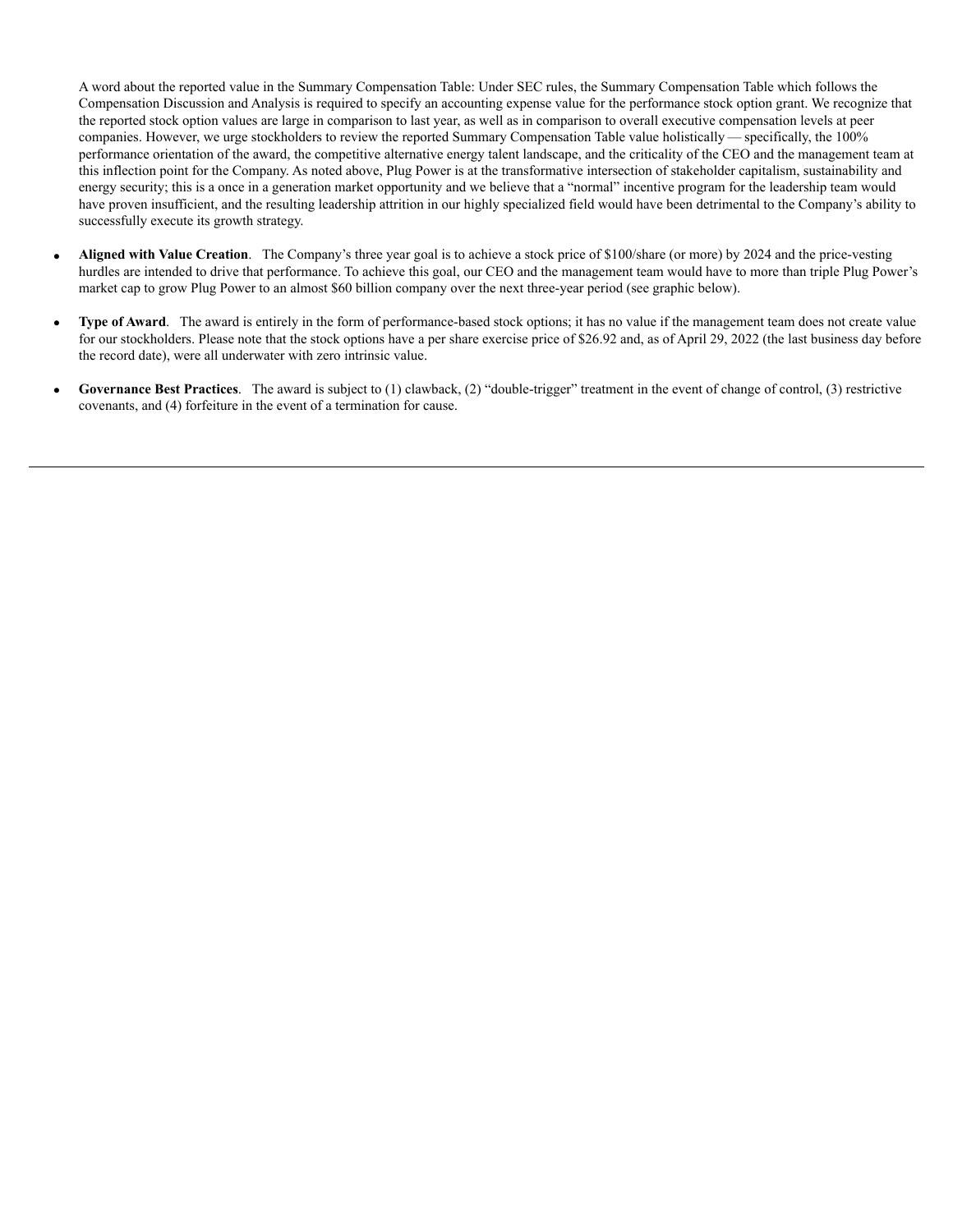If the 2021 LTI program achieves its purpose, Plug Power will have generated tremendous value for its stockholders:



#### *Source: S&P Capital IQ*

The 2021 LTI program is structured to carefully to balance a highly motivational, remunerative and retentive incentive opportunity, with direct accountability for actual performance delivery and stockholder value creation. We invite you to read the Compensation Discussion and Analysis that follows for more information about the program.

Your support is important, and we are asking for your vote in support of our 2022 Say-on-Pay proposal this year.

We appreciate the trust our stockholders have placed in Plug Power, and we particularly would like to thank all stockholders with whom we spoke over the course of the last twelve months for their insights and candid feedback. We look forward to continuing this dialogue and welcome any questions or concerns that you would like to share with us before making your voting decision this year.

Thank you again for your investment in Plug Power.

Sincerely,